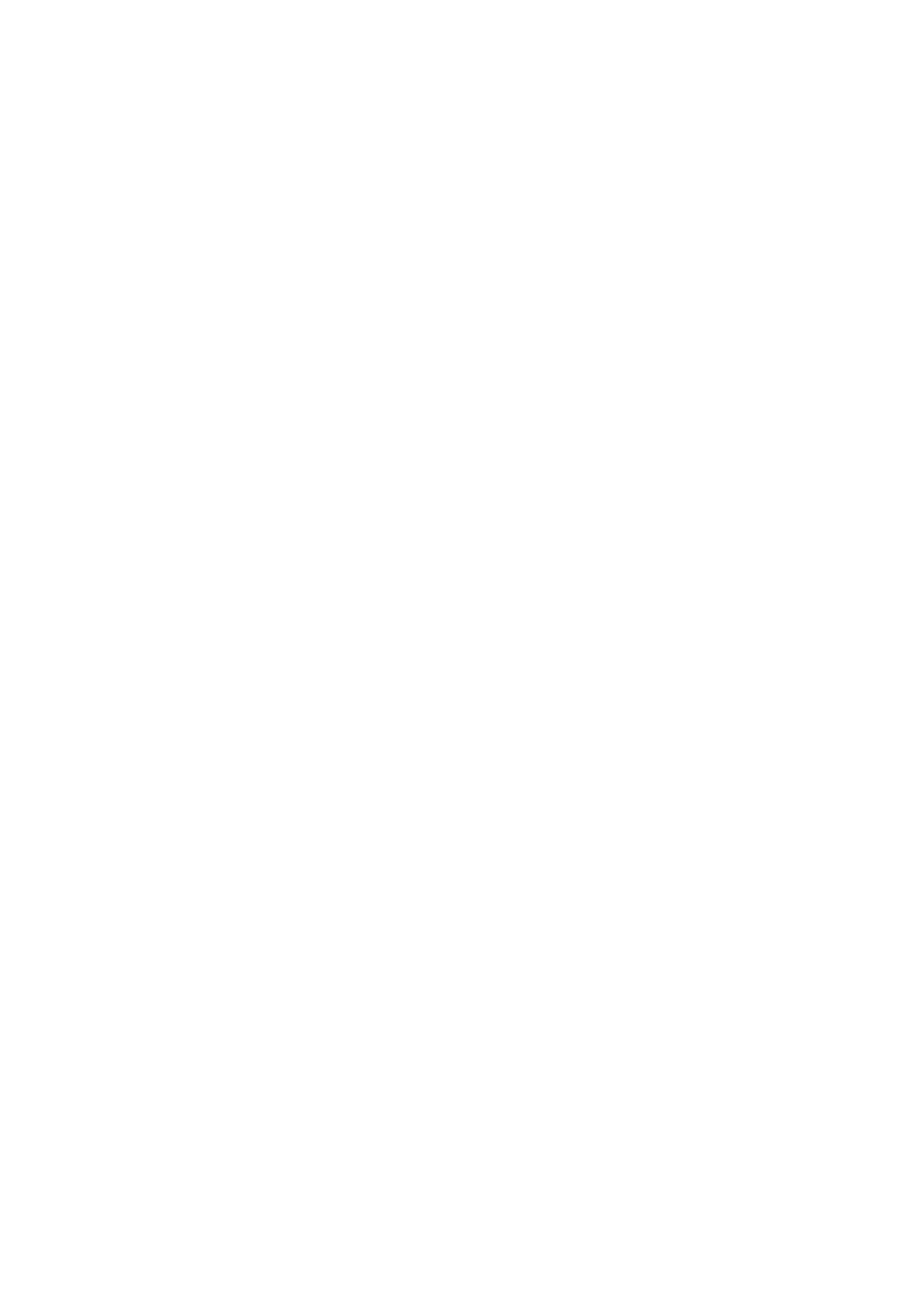

#### **DIRECTORATE GENERAL FOR INTERNAL POLICIES**

# **POLICY DEPARTMENT C: CITIZENS' RIGHTS AND CONSTITUTIONAL AFFAIRS**

**GENDER EQUALITY** 

# **The Policy on Gender Equality in Cyprus**

# **NOTE**

#### **Abstract**

 women's sexual and reproductive health and rights. The note reviews gender equality legislation and policy developments in Cyprus in six key thematic areas including economic independence, the reconciliation of private and professional life, equal representation of women and men in decision-making, the eradication of all forms of violence against women, and the elimination of gender stereotypes, and

**PE 462.447 EN**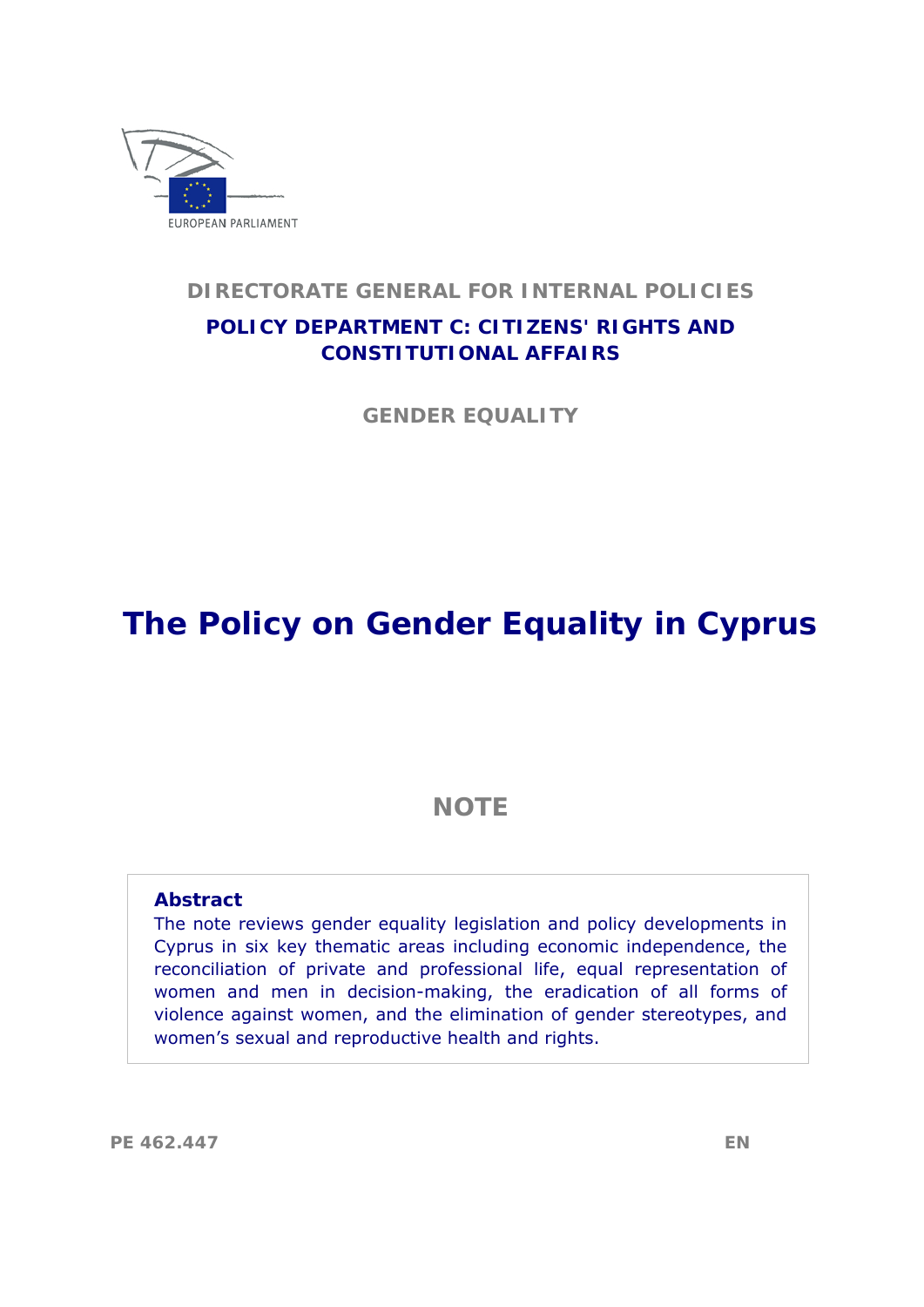This document was requested by the European Parliament's Committee on Women's Rights and Gender Equality.

#### **AUTHORS**

Ms Susana Pavlou, Director, Mediterranean Institute of Gender Studies, Cyprus Ms Josie Christodoulou, Policy Coordinator, Mediterranean Institute of Gender Studies, Cyprus

#### **RESPONSIBLE ADMINISTRATOR**

Mrs Claire Genta Policy Department C - Citizens' Rights and Constitutional Affairs European Parliament B-1047 Brussels E-mail: [poldep-citizens@europarl.europa.eu](mailto:poldep-citizens@europarl.europa.eu) 

#### **LINGUISTIC VERSIONS**

Original: EN

#### **ABOUT THE EDITOR**

To contact the Policy Department or to subscribe to its newsletter please write to:<br>poldep-citizens@europarl.europa.eu

Manuscript completed in April 2012. European Parliament, © European Union, 2012

This document is available on the Internet at: <http://www.europarl.europa.eu/activities/committees/studies.do?language=EN>

#### **DISCLAIMER**

The opinions expressed in this document are the sole responsibility of the author and do not necessarily represent the official position of the European Parliament.

Reproduction and translation for non-commercial purposes are authorized, provided the source is acknowledged and the publisher is given prior notice and sent a copy.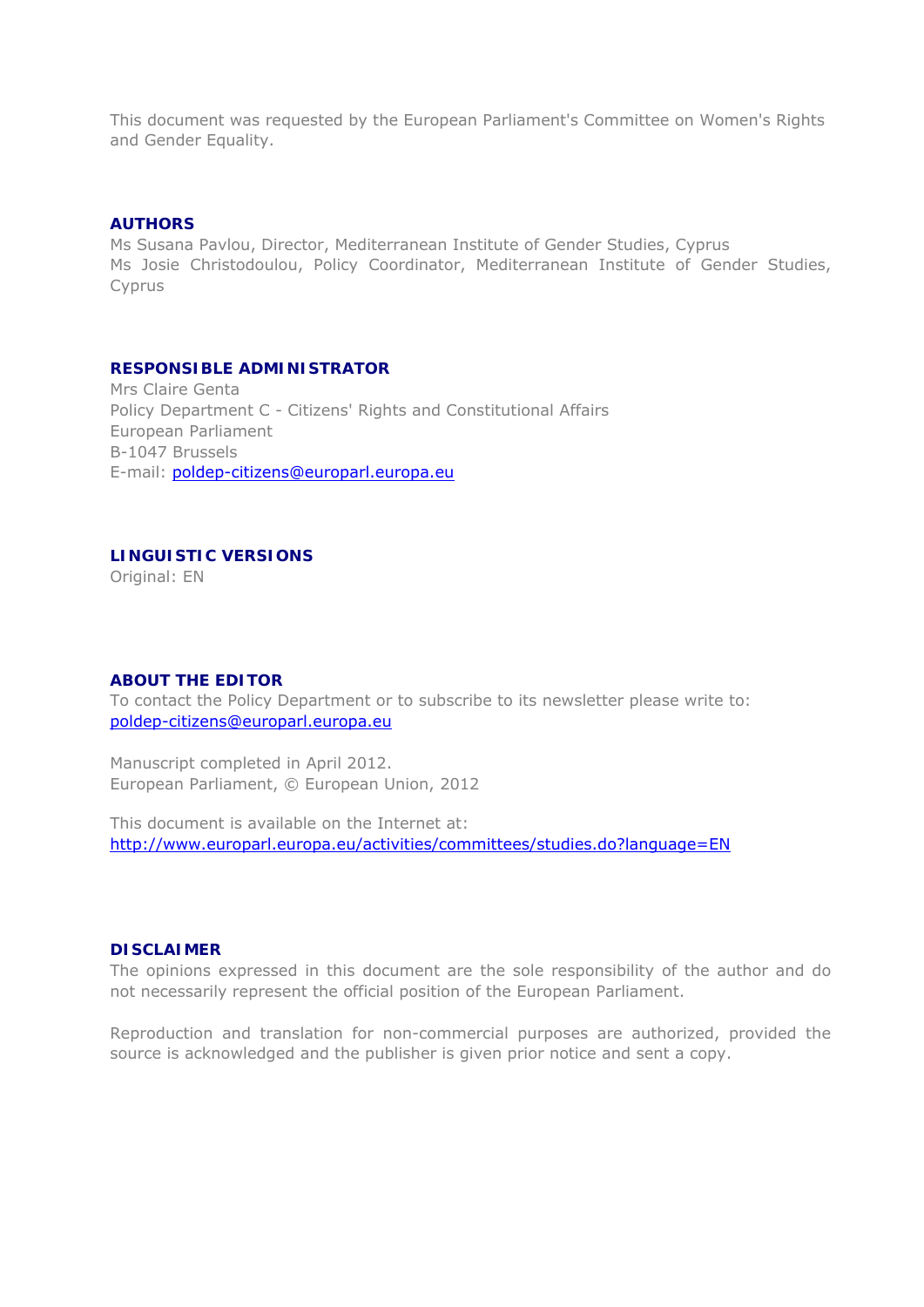# **CONTENTS**

| <b>LIST OF ABBREVIATIONS</b>                                  | $\boldsymbol{4}$ |
|---------------------------------------------------------------|------------------|
| <b>1. GENERAL BACKGROUND</b>                                  | 5                |
| 1.1. Key Legislation                                          | 5                |
| 1.2. Key Gender Equality Institutions                         | 5                |
| 1.3. Key governmental-level policy documents                  | 7                |
| 2. KEY THEMATIC AREAS                                         | 7                |
| 2.1. Equal economic independence for women and men            | 7                |
| 2.2. The reconciliation of private and professional life      | 9                |
| 2.3. Equal Representation of Women and Men in Decision-Making | 10               |
| 2.4. The eradication of all forms of violence against women   | 10               |
| 2.4.1.<br><b>Domestic Violence</b>                            | 10               |
| <b>Trafficking in Women</b><br>2.4.2.                         | 12               |
| 2.5. The elimination of gender stereotypes                    | 13               |
| 2.5.1.<br>Media                                               | 13               |
| 2.5.2. Education                                              | 14               |
| 2.6. Sexual and Reproductive Health and Rights                | 14               |
| 2.6.1.<br>Abortion                                            | 14               |
| 2.6.2. Reproductive Health and Care                           | 15               |
| 2.6.3. Cancer Screening                                       | 15               |
| <b>CONCLUSION</b><br>3.                                       | 15               |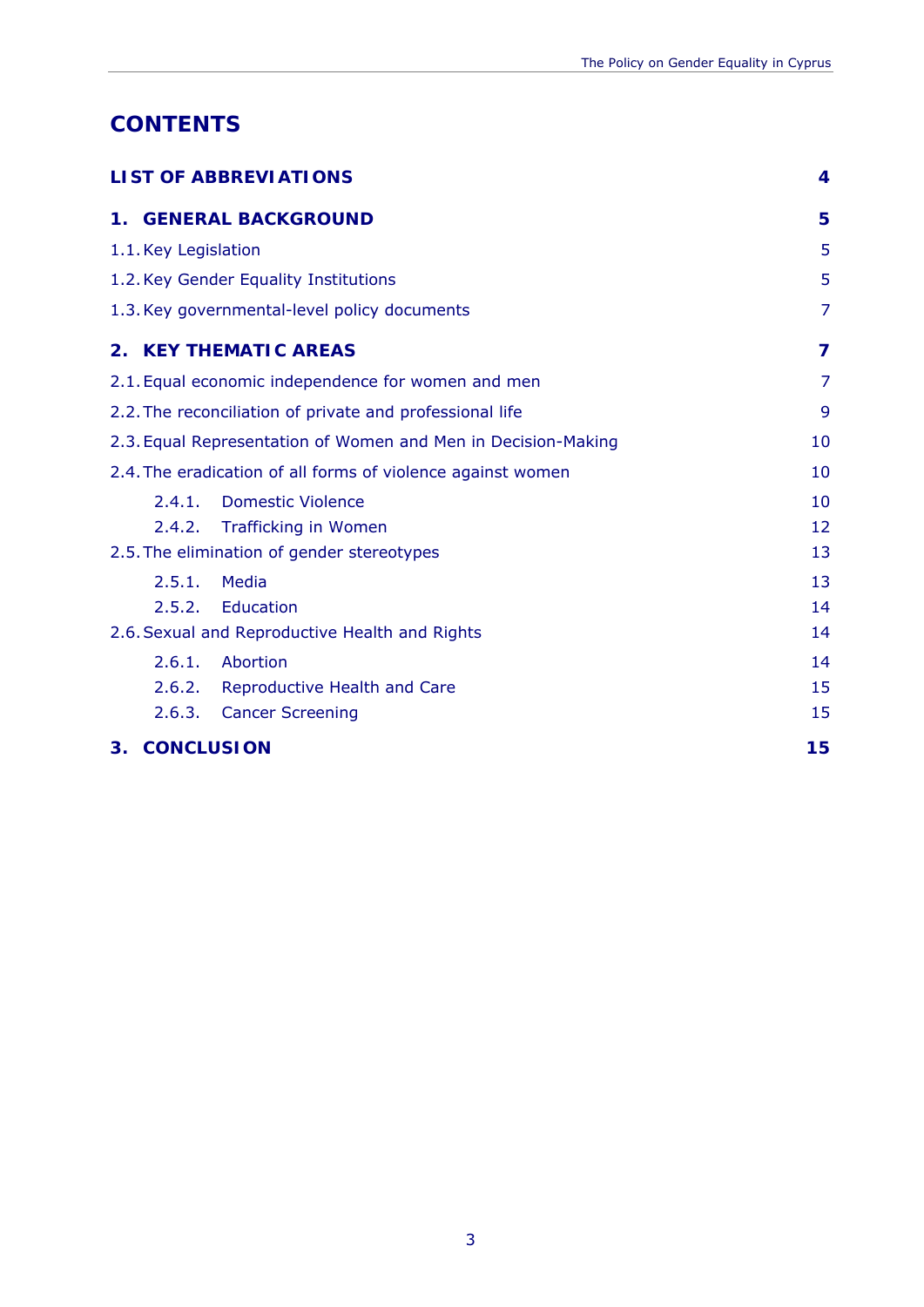# <span id="page-5-0"></span>**LIST OF ABBREVIATIONS**

- **CEDAW** Convention for the Elimination of All Forms of Discrimination against Women
	- **CFPA** Cyprus Family Planning Association
		- **ESF** European Social Fund
- **GRETA** Group of Experts on Combating Trafficking in Human Beings of the Council of Europe
	- **MLSI** Ministry of Labour and Social Insurance
- **NMWR** National Machinery for Women's Rights
	- **NAP** National Action Plan
	- **NGO** Non-government organisation
	- **SWS** Social Welfare Services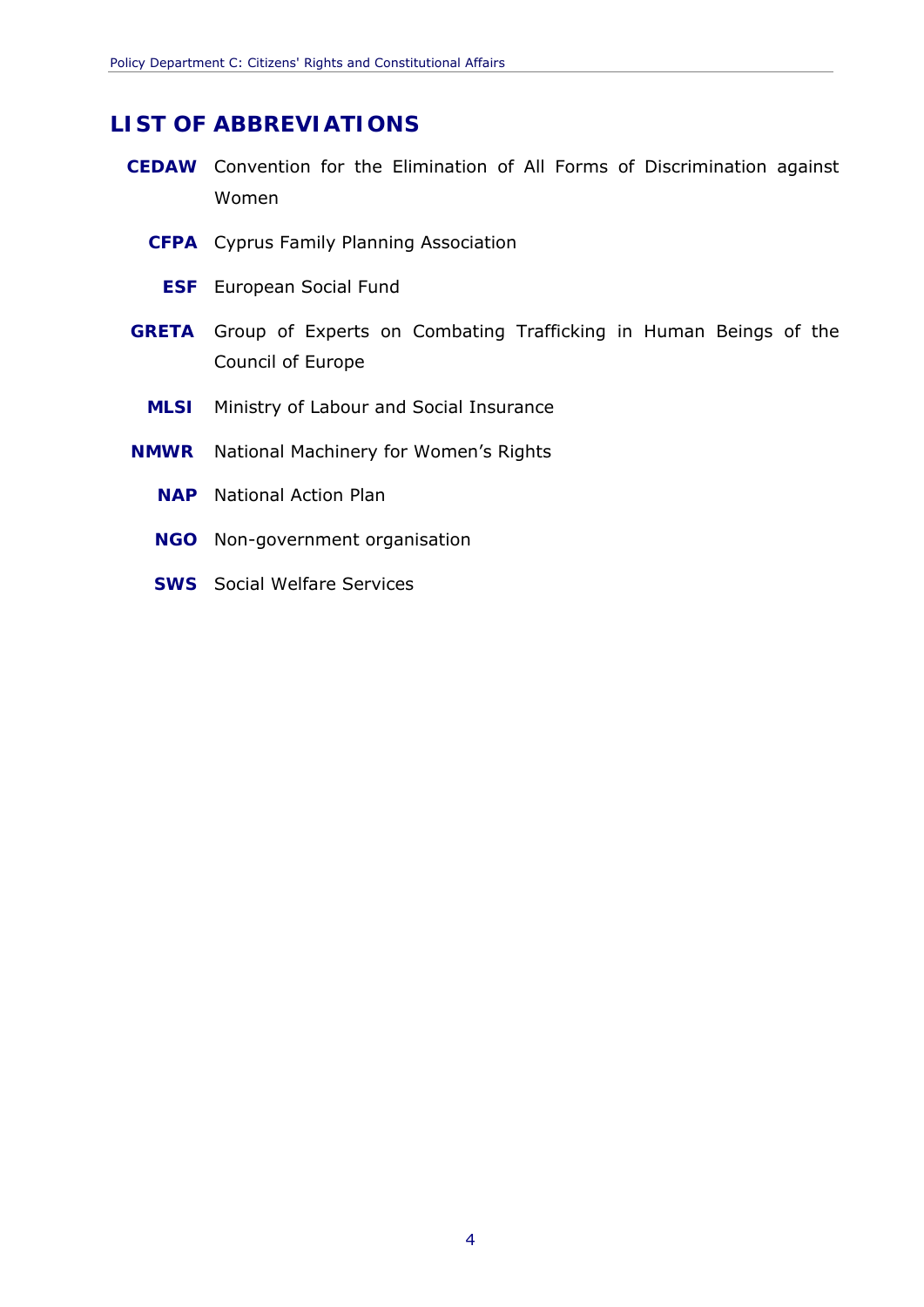# <span id="page-6-0"></span>**1. GENERAL BACKGROUND**

#### <span id="page-6-1"></span>**1.1. Key Legislation**

Mostly due to Cyprus's harmonization with the *aquis communitaire*, but also to bring legislation in line with relevant international instruments, an impressive number of legislative measures relating to gender equality have been passed in the last decade. These include the Equal Treatment of Men and Women in Employment and Vocational Training Law, the Equal Pay Between Men and Women for the Same Work or for Work of Equal Value Law, the Maternity Protection Law, the Parental Leave and Leave on Grounds of Force Majeure Law, the Equal Treatment of Men and Women in Professional Social Insurance Schemes Law, the Equal Treatment of Men and Women (Access to and Supply of Good and Services) Law, the Violence in the Family (Prevention and Protection of Victims) Law, the Combating of Trafficking and Exploitation of Human Beings and the Protection of Victims Law, among others.

Cyprus is a also state party to core international human rights instruments covering the principle of gender equality including notably: the Convention for the Elimination of All Forms of Discrimination against Women (CEDAW), Convention on the Elimination of All Forms of Racial Discrimination, the Convention on the Rights of the Child, the Council of Europe Convention on Action against Trafficking in Human Beings, the Convention concerning the revision of the Maternity Protection Convention.

#### <span id="page-6-2"></span>**1.2. Key Gender Equality Institutions**

In the last decade a number of institutions have been established to promote gender equality in the public sphere, according to their specific sphere of competence.

The National Machinery for Women's Rights (NMWR) under the Ministry of Justice and Public Order is the main coordinating body for the promotion of gender equality in Cyprus. It advises the Council of Ministers on policies, programmes and laws promoting women's rights, monitors, coordinates and evaluates the implementation and effectiveness of these programmes and laws, carries out information, education and training programmes on relevant issues, contributes to the mobilization and sensitization of the public sector on equality issues and serves as a cooperation channel between the Government and women's organisations and NGOs working on gender equality and women's rights.

The NMWR consists of four bodies:

- the Council, which is chaired by the Minister of Justice, consists of seventeen women's organizations, including two Turkish Cypriot organizations. The Council's mandate is to study policy issues and programmes and formulate opinions and decisions of an advisory nature.
- an additional 60 NGOs are members of the National Committee, which is the largest body of the NMWR. These organizations become involved in the projects, programmes and activities of the NMWR; they receive funding for projects and for operating costs, and are routinely consulted in decision making on policy issues such as the development of relevant national action plans.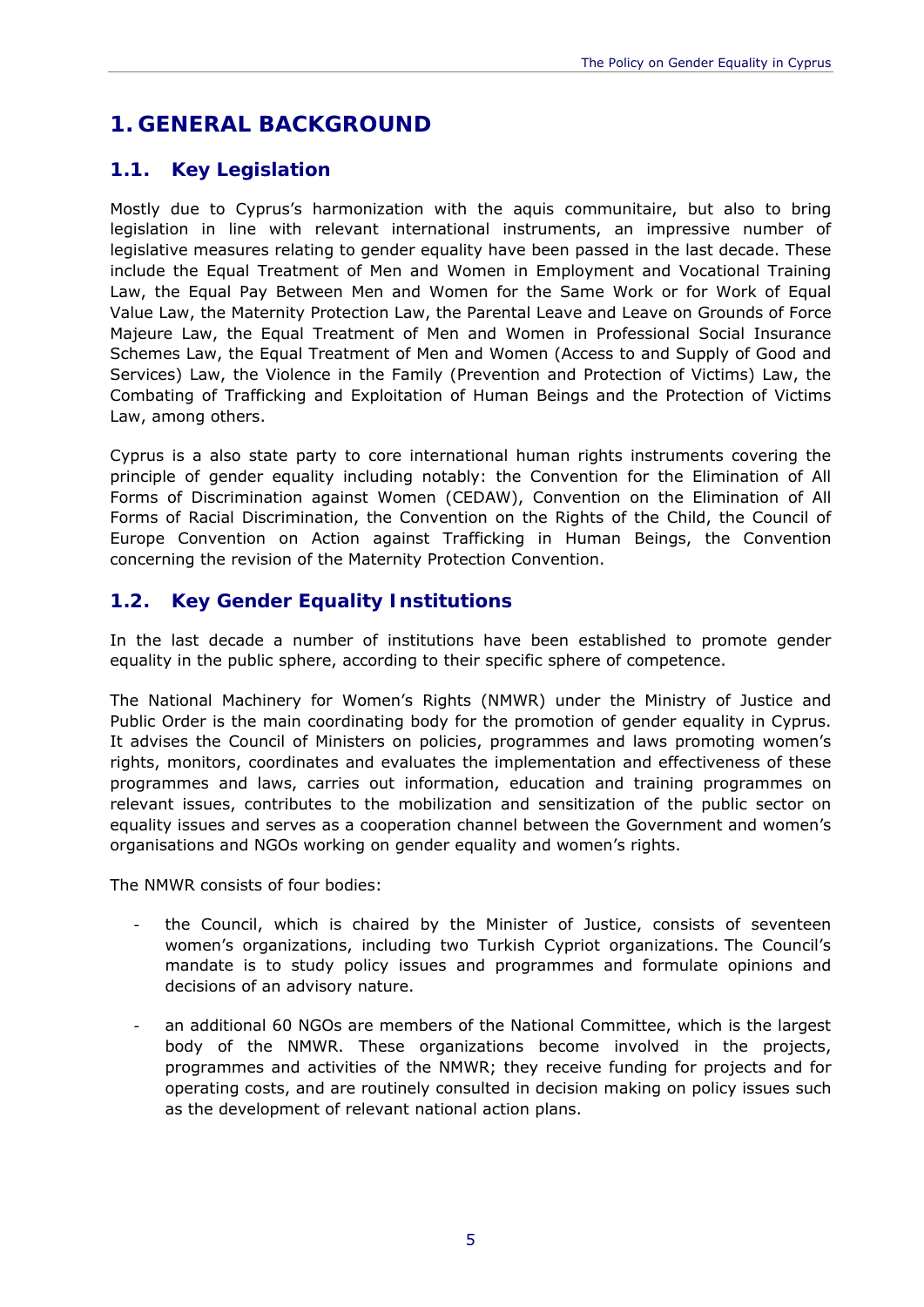- views on issues of Government policy on gender equality. an Interministerial Committee consisting of gender focal points from all eleven ministries meets on an ad hoc basis for coordination, information and exchange
- the General Secretariat provides administrative scientific support to the advisory bodies of the National Machinery, and promotes and implements their decisions. The secretariat of the NMWR is performed by Equality Unit of the Ministry of Justice and Public Order.

In addition to the NMWR, the following relevant bodies have been established:

1. Ombudsman/Anti-Discrimination Body and Equal Treatment Authority

The Commissioner for Administration (Ombudsman) was established in May 2004 as an independent body to deal with and decide upon discrimination matters in Cyprus. As a result two separate authorities were created, namely the Cyprus Anti-Discrimination Body and the Equal Treatment Authority. The Anti-Discrimination Body investigates complaints of discrimination on all grounds, in relation to access to goods and services, social security, social protection schemes, education and health care, while the Equal Treatment Authority investigates complaints on the grounds of sex in the area of employment and vocational training, including sexual harassment, maternity protection rights, discrimination in access to employment and employment and working conditions. In 2008, the Equal Treatment Authority expanded its mandate further to cover the Equal Treatment of Men and Women (Access to Goods and Services) Law of 2008.

2. Gender Equality Committee in Employment and Vocational Training

complaints of discrimination within the sphere of employment and vocational training. The Gender Equality Committee of the Ministry of Labour and Social Insurance was established on 15th June 2003, as provided for in the Equal Treatment of Women and Men in Employment and Vocational Training Law (Law 205(I)/2002). The Committee is responsible for monitoring the implementation of the relevant law and can accept

In 2009 the Committee was further strengthened by adding to its powers the provision of independent assistance to victims of discrimination. This includes giving legal advice and legal representation for victims of discrimination in judicial or administrative procedures.

3. Advisory Committee for the Prevention and Combating of Violence in the Family

The Advisory Committee for the Prevention and Combating Domestic Violence work intensively to monitor the implementation of the relevant law on Family Violence and to raise awareness among professionals and the public more generally.

The Committee has been very active and has played a vital role in raising awareness, carrying out research, strengthening interdepartmental cooperation, monitoring implementation of the relevant law and evaluating existing services, providing training to relevant professionals, and most importantly, in developing a National Action Plan on Combating Violence in the Family.

4. Coordinating Multidisciplinary Group for Combating Trafficking in Human Beings

 The establishment of the Coordinating Multidisciplinary Group on Combating Trafficking in Human Beings is one of the most important developments undertaken by the Cyprus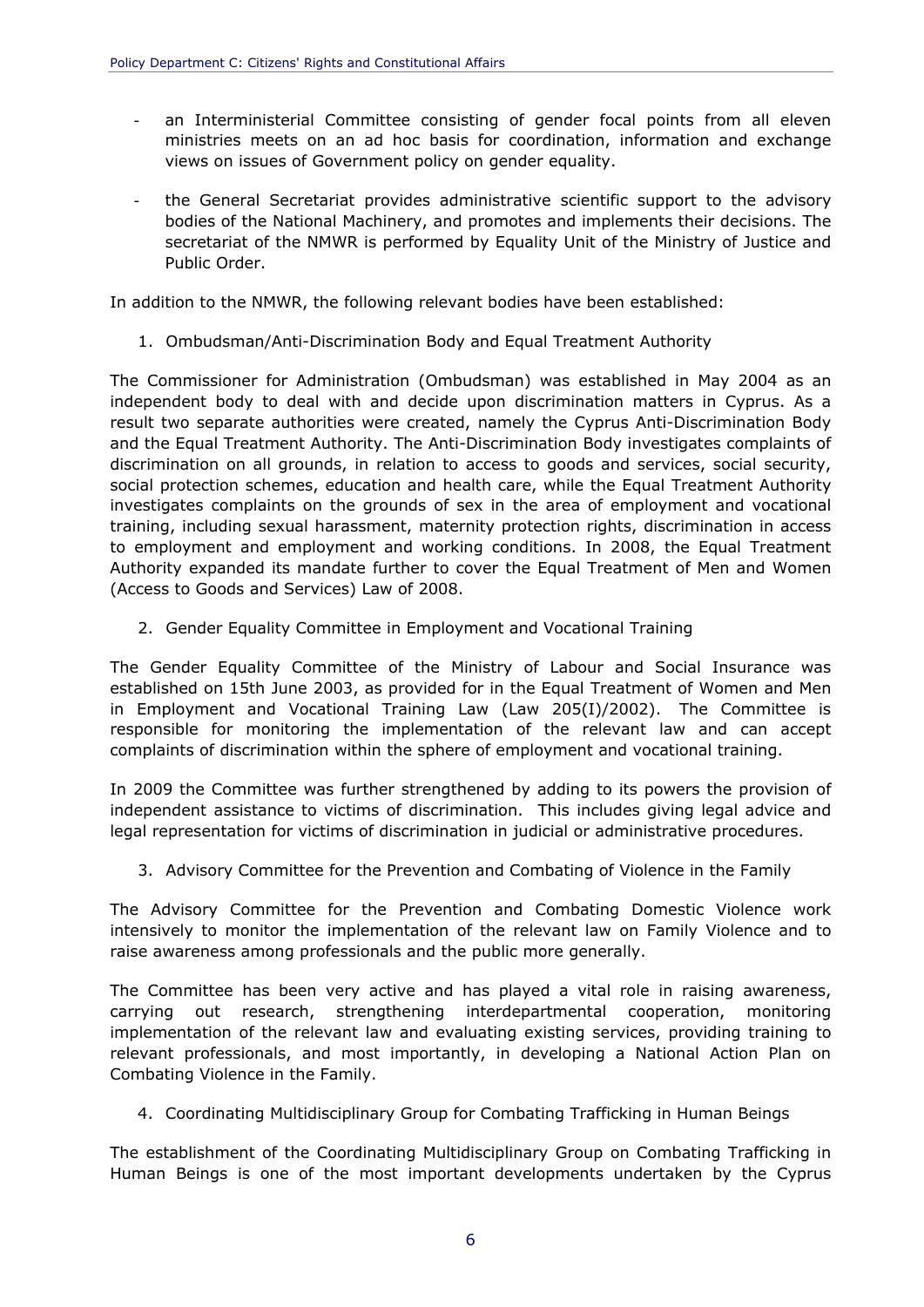Government in combating trafficking in human beings. The group was established in 2007 by the Law on Combating Trafficking and Exploitation of Human Beings and Protection of Victims (L.87 (1/ 2007] and is chaired by the Minister of Interior. The group's purpose, among others, is to monitor the implementation of the Law and National Action Plan on Trafficking in Persons 2010-2012 as well as to take all necessary measures, to monitor and evaluate the national referral mechanism of the victims and to collect, exchange information between the members of the team with regards to offences as these are foreseen by the law. All governmental agencies involved directly or indirectly in combating trafficking in human beings are members of the Group such as the Attorney General's Office, the Ministry of Interior, the Ministry of Labour and Social Insurance, the Ministry of Foreign Affairs, the Police Anti-trafficking Unit, the National Machinery for Women's Rights as well as two NGOs.

#### <span id="page-8-0"></span>**1.3. Key governmental-level policy documents**

A number of National Action Plans (NAPs) and strategies have been developed that either specifically address gender inequality, or specific issues that directly relate to gender equality. These include the National Action Plan on Social Protection and Social Inclusion (2008-2010), the National Action Plan against Trafficking in Human Beings (2010-2012), the National Action Plan on the Prevention and Combating of Violence in the Family (2010- 2015), and the National Action Plan on Equality between Women and Men (2007-2013).

The NAP on Equality between Women and Men is the most significant policy document on gender equality in Cyprus, and was initiated by the National Machinery for Women's Rights (NMWR), of the Ministry of Justice and Public Order and adopted by the Council of Ministers in August 2007. The NAP was formulated on the basis of international conventions and recommendations particularly the Convention on the Elimination of All Forms of Discrimination against Women (CEDAW) and the Concluding Comments to the Cyprus Report to the CEDAW Committee in 2006, the Beijing Platform for Action (1995), as well as EU policy frameworks such as the Roadmap for Equality between Men and Women and EU Directives.

The National Action Plan on Gender Equality is significant in that it incorporates a holistic approach to gender equality addressing six priority areas, namely: employment, education, decision-making, social rights, violence against women and gender stereotypes. The development of the National Action Plan was developed in close collaboration with all government departments and local authorities as well as women's organizations and NGOs.

# <span id="page-8-1"></span>**2. KEY THEMATIC AREAS**

#### <span id="page-8-2"></span>**2.1. Equal economic independence for women and men**

According to national statistics, the Cyprus labour market is characterized by high rates of employment and participation in the labour market, with employment rates reaching 75.4% in 2010, exceeding the national target of 70% and the EU27 target of 65.4%. Women's employment rose from 60.3% in 2006 to 68.5% in 2010, also exceeding the Lisbon targets for 2010. Despite this, there are still significant gender gaps in labour market participation: a very wide gender pay gap of over 23% and gender segregation in employment, with women traditionally concentrated in the lower paid sectors such as health, education, and domestic work. As in other European countries, women also interrupt their careers more often to raise children, and have particular difficulties re-entering employment after periods of absence. Their marginal position in the labour market has long-term impacts, particularly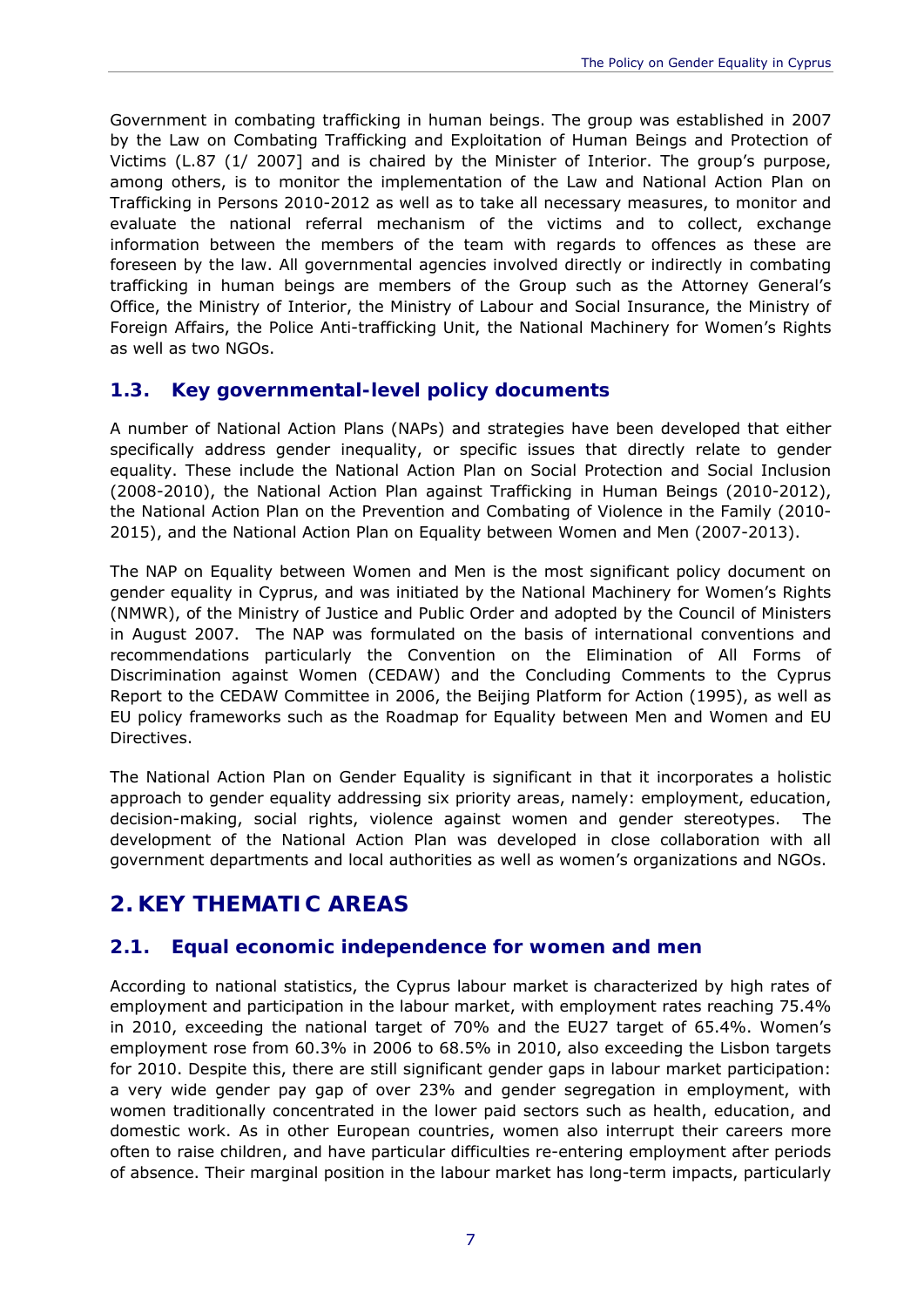later in life as women receive lower pensions, and are more dependent on social benefits. However it must be noted that elderly women in Cyprus face the highest poverty risk in Europe with a rate of 52.4%. On another hand the self-employment rate of women has gradually increased over the last 4 years from 24.6% to 32.4% while the percentage of women working in family businesses without pay has been reduced from 82.9% to 71.7%.

The promotion of women in the labour market is a major priority for the Cyprus Government and has received the most significant political and financial support. This may be related to the level of attention given to issues of labour market integration policies for equality between women and men of the European Union as a whole.

A number of measures, co-financed by European Social Fund (ESF), have been implemented since 2007 to promote women in the labour market. One of the measures taken specifically for women is the *Scheme for Enhancing Women's Entrepreneurship* which aims at women of all ages [18-55 years] who wish to be active in sectors of manufacturing, in commerce, services and tourism, thereby developing their knowledge, training and talents with the use of new technologies and innovations, as well as the potential of information technology in the development, production and sale of "new" products and services. Further, there are specific training programmes for inactive women implemented by the Human Resources Development Authority and co-financed by the ESF aiming at the promotion of training and employability of the unemployed and the inactive female work force.

Other measures that target inactive women include the programme *Promotion of Flexible Forms of Employment (FFE) for the programming period 2004-2006 and 2007-2013.* On the basis of the project results of the period 2004-2006, a scheme for the subsidisation of businesses/ organisations is currently in operation in order to create work places with flexible employment regulations, for the benefit of young persons, the elderly, persons with dependants and, in general, persons from socially vulnerable population groups.

 compared to other European countries. (See section 2.2. on the reconciliation of private Insufficient provision of high quality and affordable care facilities for children and other family dependents has been identified as a major obstacle to increasing labour market participation for women. Furthermore, flexible forms of employment are not particularly widespread and the number of persons engaged in flexible employment is quite low and professional life).

In order to address the gender pay gap, in 2007, the Ministry of Labour and Social Insurance (MLSI) launched a comprehensive study in order to assess and analyze the magnitude of the problem in Cyprus, to identify the causes of the phenomenon, and provide recommendations on policies to address it. Based on the results of the above study, the MLSI has developed a project "Actions for Reducing the Gender Pay Gap" with concrete measures aimed at reducing the pay gap between men and women to be implemented during 2009-2013. The programme was launched in 2011 and has a budget of approx 4.5 million Euros and is co-financed by the European Social Fund (ESF). The programme foresees, inter alia, the creation of an effective mechanism for enforcing the legislation on equal pay, preparing manuals and guides as tools for investigating cases of inequality in employment, interventions to promote reconciliation of work and family life, and measures to eliminate gender stereotypes through the education system.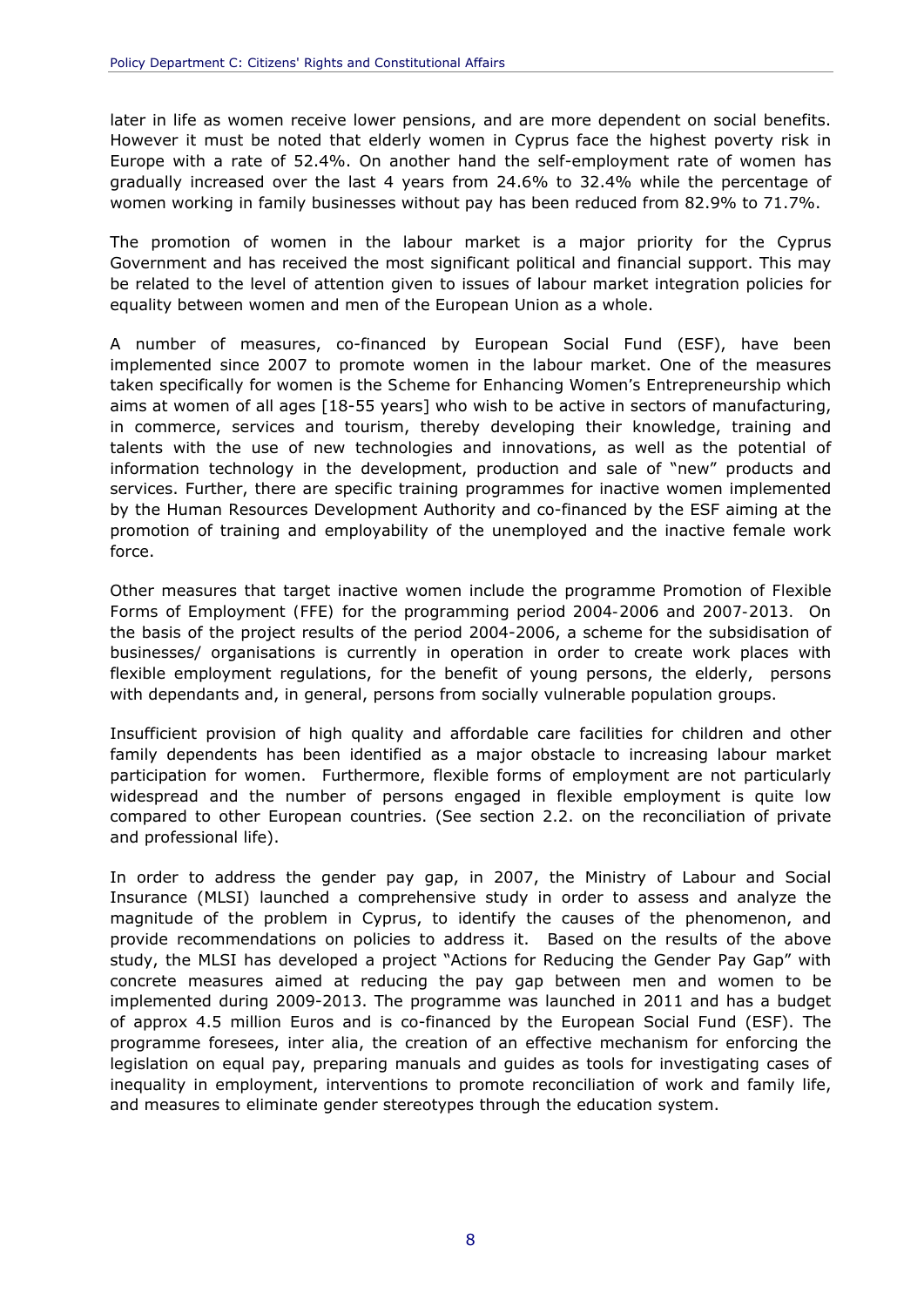#### <span id="page-10-0"></span>**2.2. The reconciliation of private and professional life**

the birth. This hour is considered as working time. The Protection of Maternity Law No. 100 (I)97 with its last amendment in 2002 (64(I)/2002) provides for 16 weeks of maternity leave (14 weeks in the case of adoption), 9 of which have to be taken starting two weeks before the expected due date. Upon returning to work, women who gave birth and are breastfeeding, or who have increased responsibilities for the care of the child, are entitled to arrive at work one hour later, or leave one hour earlier, or interrupt their work for one hour for a period of six months after

The 2002 Law on Parental Leave and Leave on Grounds of Force Majeure Ν.69 (Ι)/2002 and its amendment of July 2007 provide for unpaid parental leave for each of the employed parents in order to take care or raise a child. In addition, it provides for seven days of unpaid leave annually in order to take care of family emergencies. In the case that collective or individual agreements between employers and employees provide more favourable conditions, those conditions are applicable. The duration of the leave is up to thirteen weeks, for either birth or adoption of a child and the right is individual and nontransferable. In case of natural parents, the leave can be taken after the end of the maternity leave until the child reaches the age of six. For adoptions, the parental leave is taken also after the maternity leave and within a period of six years, starting on the date of adoption, but before the child's  $12<sup>th</sup>$  birthday. Employed parents can take a minimum period of one week and a maximum of four weeks per year. The leave is independent for each child. However, there is a requirement of a minimum of one year duration with the same employer between the periods of leave taken for each child. The employee is required to notify the employer at least 5 weeks before the expected start of the parental leave. The employer has the right to refuse, postpone, or terminate the leave based on justifiable reasons relating to the type of work affected.

Child care as a formal social welfare provision is a relatively new concept in Cyprus, and although it is a major concern for most employed as well as unemployed women, it has only recently been framed as a policy issue mainly due to the recent accession of Cyprus into the European Union and the EU emphasis on the reconciliation of work and family life for promoting gender equality and women's access to the labour market. Informal child care arrangements continue to prevail in Cyprus with the extended family (mostly grandmothers) playing the primary role in the provision of care. Care by migrant domestic workers, although not formally recognized as child care by the state, has become increasingly popular in the last two decades.

Within the framework of promoting the reconciliation of work and family responsibilities, the Social Welfare Services (SWS) has funded child-care services and programmes to community organisations and NGOs through the Grants-in-Aid Programme and the "Expansion and Improvement of Care Services for the Children, the Elderly, the Disabled and other Dependants". The SWS are also responsible for the implementation of the project "Expansion and Improvement of Care Services for the Children, the Elderly, the Disabled and other Dependants" under the Single Programming Document, Objective 3, "Human Resources" co-financed by the European Social Fund and the Government of Cyprus. The main aim of the project is the provision of low cost social care services on the local level and supports the integration of women to the labour market and the reconciliation of professional and family life, implemented by local authorities and NGOs. According to the Ministry of Labour, the programme, which began in 2005 and ended in 2009, has funded 31 programs to provide care to children, the elderly and persons with disabilities. During project implementation, 660 women benefited and 160 new jobs were created.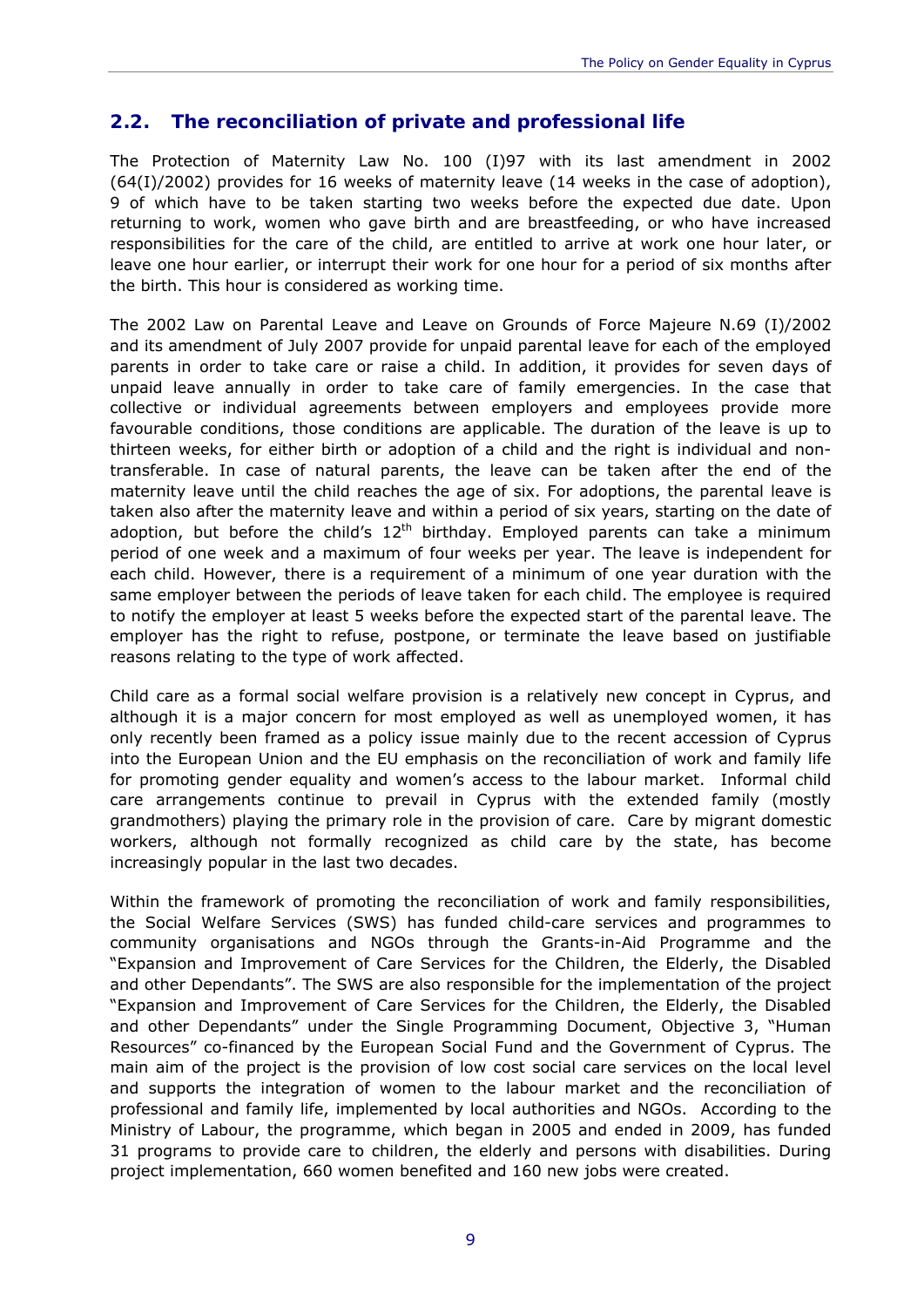labour market. During the 2007-2013 programming period, the SWS are implementing a project entitled "Provision of Services for Covering Social Care within the Framework of Family and Employment Reconciliation". The project will subsidize the cost of day care for children, elderly or persons with disabilities with the aim to promote women's integration in the

#### <span id="page-11-0"></span>**2.3. Equal Representation of Women and Men in Decision-Making**

There has been an increase in women actively involved in politics in Cyprus, but progress has been slow and women are still severely underrepresented in Government. Only 38% of judges are women and only 20.8% of senior level civil servants. In the parliamentary elections of 2001, only six women out of 85 women candidates were elected and in 2006 this number increased only to eight seats (14.6%) despite candidates increasing to 128 and a major campaign initiated by the Cyprus National Machinery for Women's Rights (NMWR) to encourage voters to support women. In the elections of 2011, this percentage fell even further, with only 6 women elected (10.7%). Furthermore, in the municipal elections of 2011 the number of mayors fell from 3% to 0% and members of municipal councils fell from 20.3% members to 17.5%. On a more positive note, Cyprus now has three women ministers (out of eleven posts) and two women were elected as members of the European Parliament in June 2009. It is also worth mentioning that in recent years political appointments at high-ranking posts have been filled by women for the first time including the Law Commissioner, the Commissioner for Administration (Ombudsman), the Auditor-General, the Deputy Accountant-General of the Republic, and the Commissioner for the Protection of Personal Data.

 significant support in Cyprus and is generally not favoured. Most political parties have introduced the quota system to favour the participation of women in their decision-making bodies. Some of them also have quotas for their candidate lists. However, this has been made possible through the parties' memorandum/constitution and not through legislation. In addition, under the National Action Plan on Gender Equality and in particular under its chapter on the "Balanced Participation of Women and Men in Political/Social and Economic life", measures for the introduction of targets and quotas have been included, such as the target of 40% for the participation of women in political life, the introduction of a quota of 30% for women in ballots in municipal, parliamentary and europarliamentary elections, and a quota of 30% for women in the appointments in all public committees and boards. Despite these targets, the introduction of quotas has not received

 the equal representation of women and men in local councils. It is worth mentioning that the Union of Municipalities established in February 2005 the Committee of Elected Women of the Union of Municipalities with the objective of promoting

#### <span id="page-11-1"></span>**2.4. The eradication of all forms of violence against women**

#### <span id="page-11-2"></span>2.4.1. Domestic Violence

The violence in the family (Prevention and Protection of Victims) Law 47 (I)/1994, replaced by Law 119(I)/2000, was later amended in 2004 by Law 212(I)/2004. The Law *inter alia*  condemns any act of violence within the family, raises substantially the penalties for violence, provides protection to victims mainly by empowering the Court to issue restraining orders, clarifies that rape can be committed within marriage, facilitates the reporting of violent incidents, provides for the appointment of Family Counsellors, the setting up of the Advisory Committee to monitor the implementation of the Law, the taking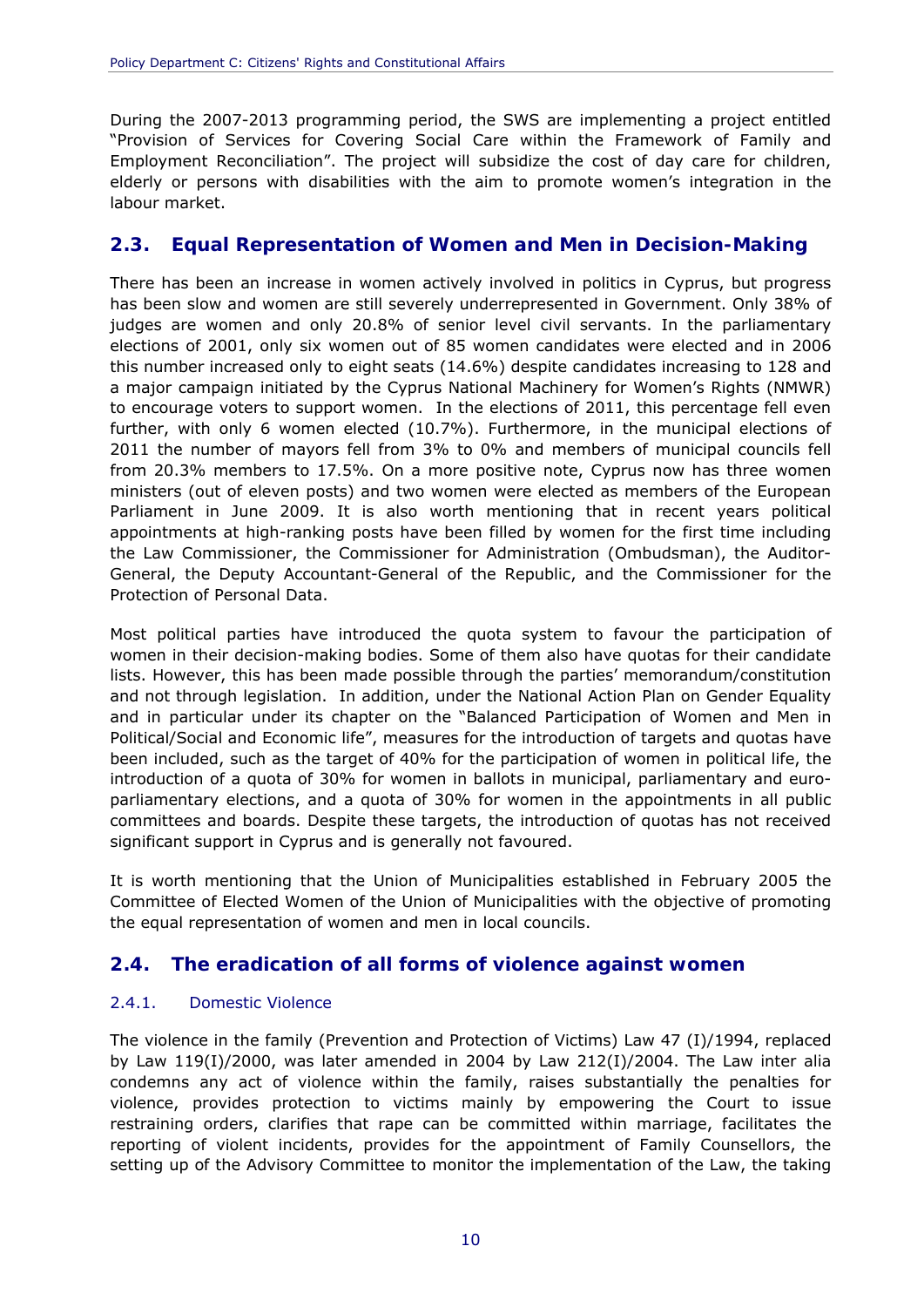of testimony of victims of violence by electronic means, the protection of victims and witnesses and makes the spouse a compellable witness.

relevant legislation. Another development of particular importance is the drafting of a National Action Plan on the Prevention and Handling of Family Violence (2008-2013) by the Advisory Committee for the Prevention and Combating of Domestic Violence, which is pending approval by the Council of Ministers. The aim of the NAP is to monitor the extent of violence in the family in Cyprus; to raise awareness and sensitize the public as well as relevant professionals using various mediums, including special conferences and seminars and information campaigns and programmes; to promote scientific research on violence in the family; to promote services dealing with all aspects of the problem and specifically for support and protection of victims; monitor the effectiveness of services and the enforcement of the

The National Action Plan Equality between Men and Women (2007-2013) includes violence against women among its main priorities The NAP on Equality takes a different approach towards violence against women and places the phenomenon squarely within the context of gender equality. It also makes reference to *all forms of violence against women* including domestic violence, trafficking in women, sexual harassment in the workplace, and rape and sexual assault. Although it recognizes the need for actions to address violence against women belonging to ethnic and other minorities there are no concrete actions foreseen to address this group.

Proposed actions include awareness raising campaigns, training of relevant professionals on issues of gender equality and violence against women, the establishment of an electronic observatory for the collection of data on all forms of violence against women, and the conducting of research on all forms of violence against women.

The Advisory Committee for the Prevention and Combating of Violence in the Family was established in 1996 as foreseen by Article 16 of the Law on Family Violence 47(1)/1994 (later replaced by  $119(1)/2000$  and amended by Law  $212(1)/2004$ ) and is a coordinating body with responsibilities also listed under Article 7(1) of the law. The Committee consists of persons from the private or the public sector, appointed according to their professional qualifications by the Council of Ministers. The Committee has the responsibility to record the problem of family violence in Cyprus; to increase public and health and/or other professional's awareness (through e.g. seminars, conferences); to promote research on family violence; to coordinate and cooperate with the various governmental services and to supervise the efficiency of those services and the implementation of the relevant law. The Advisory Committee also has the responsibility for the promotion of the harmonization of statistical data collection across all competent authorities (such as Ministry of Health, Ministry of Labour, Ministry of Education and Culture). In order to meet European criteria, the Advisory Committee hopes to achieve a unified system that will function under the Legal Services.

One important achievement of the Advisory Committee was the drafting of a Manual of Interdepartmental Procedures, with the aim to clarify the functions and role of professionals in the process handling cases of family violence and involved the Social Welfare Services, the Police, the Health Services, the Education Services, the Law Office of the Republic, as well as relevant NGOs. However, according to an internal evaluation of the Manual, it is clear that not all recommendations and guidelines are followed and, as such, the Manual is currently being revised based on the recommendations made in the evaluation.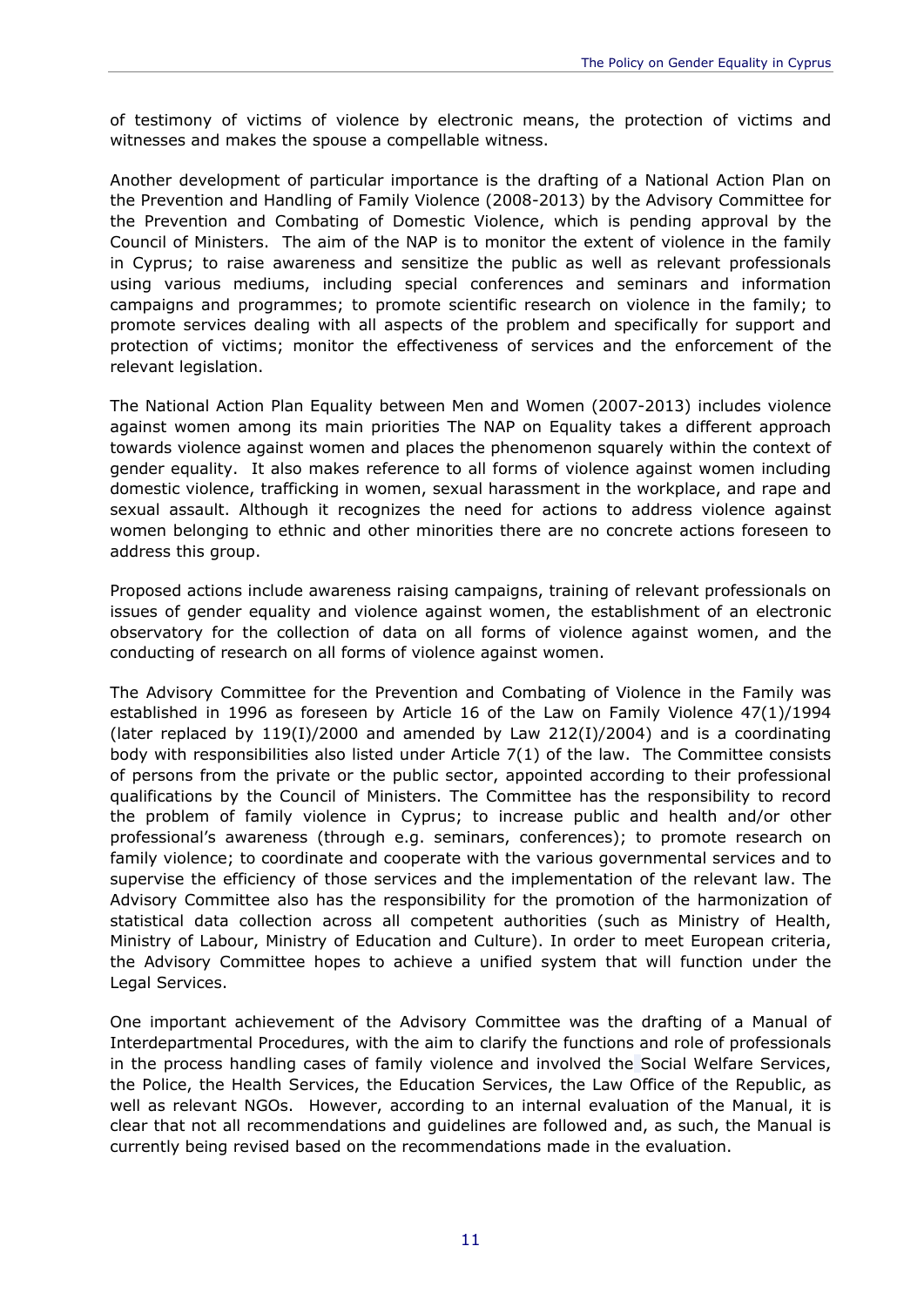#### <span id="page-13-0"></span>2.4.2. Trafficking in Women

In 2007 a new law *Combating of Trafficking and Exploitation of Human Beings and the Protection of Victims Law* [L.87/(I)/2007] has been adopted which replaced the initial law 2000. The purpose of this Law is the penalisation of trafficking, exploitation and child pornography, the promotion of measures for the protection and support of victims of such crimes and the creation of a monitoring system for the implementation of such measures. The Law provides, *inter alia*, for a national mechanism of cooperation between governmental services and non-governmental organisations for the identification of victims and the implementation of responsibilities stipulated in the Law for the protection of victims and the safeguarding of their rights. Such responsibilities include mandatory referral of suspected victims to the Social Welfare Services who inform them of their rights and immediately refer them to the Police, which is the competent agency to establish or the identification of victims. The scope of the new law is to fully harmonize the national legislation with the European Acquis as well as to better implement the Council of Europe Convention on Combating Trafficking in Human Beings ratified in 2007 and other international instruments. It is worth mentioning that Cyprus was among the first ten countries to sign and ratify the Council of Europe Convention and it came into force in February 2008.

In 2011 the Group of Experts on Combating Trafficking in Human Beings of the Council of Europe (GRETA) which monitors and supervise the implementation of the obligations of the Member States to the Convention published the first evaluation report on Cyprus. The reports highlight a number of gaps between the Cyprus legislation and the Convention. An example with regards to definitions is that the although "the definition of "trafficking in human beings" in the Cypriot legislation is in line with the definition in Article 4 of the Convention, however, GRETA is concerned that the definition of "victim of THB" contained in Law 87(I)/2007 requires that the person concerned has sustained damage or financial loss directly caused by the offence of THB". GRETA also considers that "the Cypriot authorities should step up the proactive investigation of potential cases of THB in sectors such as entertainment, tourism, agriculture and domestic work, including through close monitoring of the application of the visa regimes for performing artists". With regards to prevention of THB GRETA noted that "the Cypriot authorities have so far not taken adequate measures to discourage the demand of services from trafficked persons, which is critical to combating THB".

The GRETA report was well received by the Ministry of Interior and efforts are now underway to implement their recommendations.

and training as well as awareness raising activities. Another important measure undertaken in recent years is the creation of the Multidisciplinary Coordinating Group against Trafficking in Human Beings, an advisory body foreseen by the Law to combat trafficking of 2007, coordinated by the Minister of Interior and composed by all relevant authorities such as Ministry of Justice, the Police, Ministry of Foreign affairs, the Social Welfare Department, the Ministry of Labour and Social Insurance. The Group also includes two NGOs. The aim of the Group is to review, monitor and evaluate the National Action Plan on THB, monitor and evaluate the National Referral System, to collect and exchange information and data among in relation to offences provided in the law and the protection of victims. Further, the Group can make recommendations and proposals on amending the current law, organisation of seminars

The Multidisciplinary Coordinating Group drafted the National Action Plan on Combating Trafficking in Persons 2010-2012 which was adopted by the Council of Ministers. The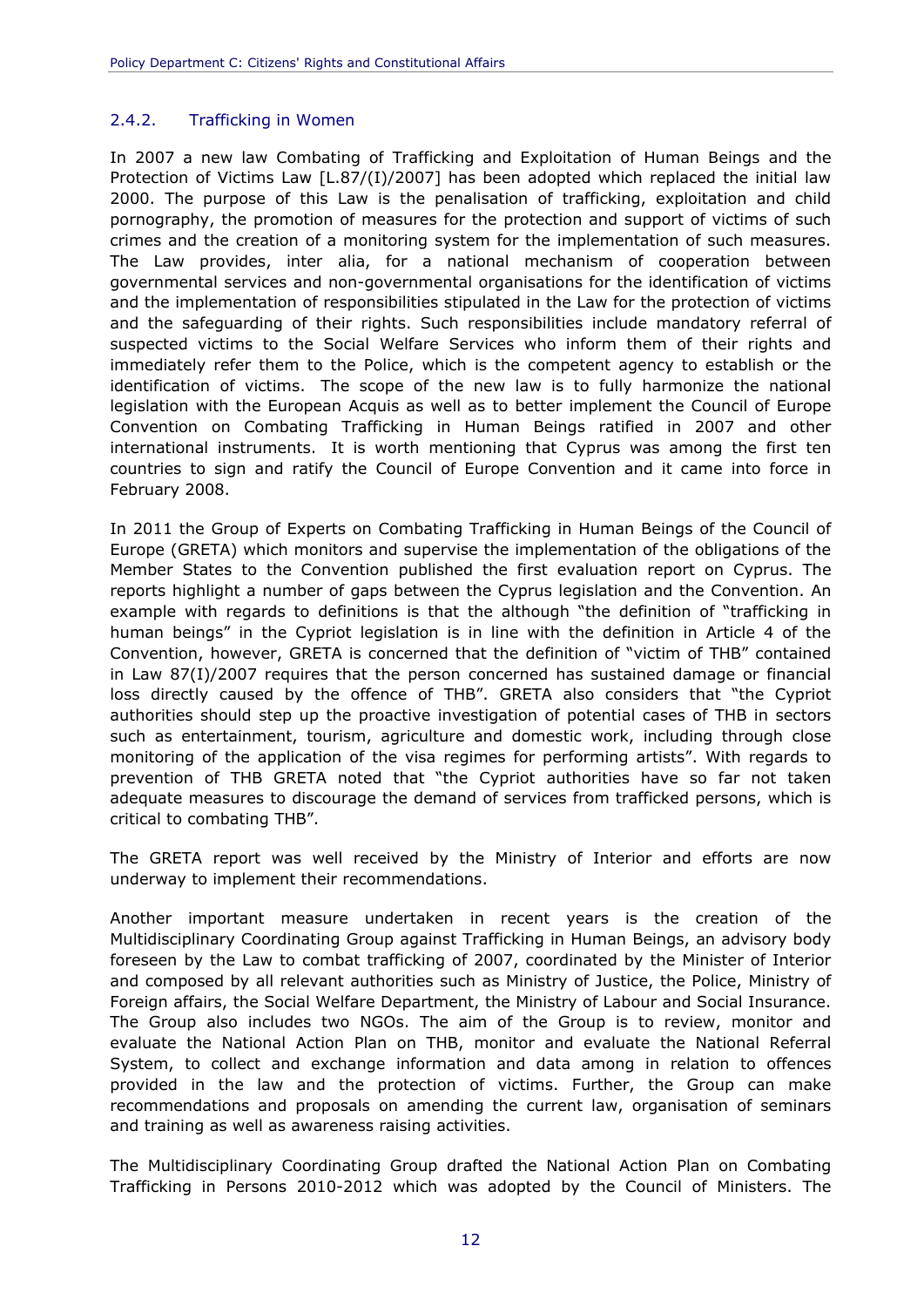National Action Plan includes chapters prevention, recognition of victims, victim support and protection, prosecution, research and data collection, education and training, international cooperation, and monitoring and evaluation of implementation. Although gender is not taken specifically into account and language is gender-neutral, the NAP does include actions to address the demand side of trafficking which is a positive step in tackling the root causes of trafficking.

 employment agencies is pending before the Parliament. An important development in relation to trafficking was in relation to the policy governing the entry, residence, and employment of third-country nationals as performing artists in cabarets and other entertainment establishments, following intense national and international criticism for the regime of "artiste" or "entertainment" visas. In 2006, the Council of Europe Commissioner for Human Rights reported that approximately 4,000 permits of "artiste visas" were issued each year, mostly for women from Eastern Europe, and that many of those women worked in prostitution. The European Court for Human Rights in its judgment of 7 January 2010 in the case *Rantsev v. Cyprus and Russia*, found that the regime of "artiste" visas in Cyprus had not given the victim practical and effective protection against trafficking and exploitation, and it concluded that there had been a violation of Article 4 of the European Convention on Human Rights in that regard. "Artiste" visas were abolished by a Ministerial Decision of 13 September 2008 (in force since 1 November 2008). The new policy includes the following elements: 1. All third country national entering Cyprus as 'artists' are issued employment permits as 'creative artists' or 'performing artists', 2. With the aim to curb exploitation of the system, applications for employment of third country nationals as 'artists' are submitted to the Department of Labour and reviewed by an interdepartmental committee, on the basis of specified criteria concerning their qualifications, experience, etc., 3. Revision of the contracts of employment to comply with the standard contract of the Department of Industrial Relations, which applied to all foreign workers, 3. New legislation regulating the operation of private

#### <span id="page-14-0"></span>**2.5. The elimination of gender stereotypes**

#### <span id="page-14-1"></span>2.5.1. Media

Gender stereotypes and traditional attitudes have been recognized as one of the main obstacles to achieving de facto equality between women and men in Cyprus. The National Machinery for Women's Rights, through the National Action Plan on Equality between Women and Men has identified the media as a powerful tool in raising awareness and combating discrimination based on gender. Media can play a very important role in challenging the norms as these related to gender and attitudes that perpetuate gender inequality and gender based violence. Based on the most recent survey carried out by the Mediterranean Institute of Gender Studies (MIGS) for the Global Media Monitoring Project 2010, women are severely underrepresented in the news media. Although women have an overall presence as news subjects, reporters and presenters, this presence only reaches 15% as compared to 85% men. This vast gender gap clearly demonstrates women's near invisibility in the media in Cyprus. Despite this, there have been encouraging developments in recent years as issues of human rights, including gender equality, have taken a more prominent place in media reporting – particularly in the print media. Journalists, particularly young women journalists, are taking an increased interest in human rights issues, including women's rights and gender equality.

The National Action Plan on Equality between Women and Men (2007-2013) foresees a number of activities in order to raise awareness among the media and to promote more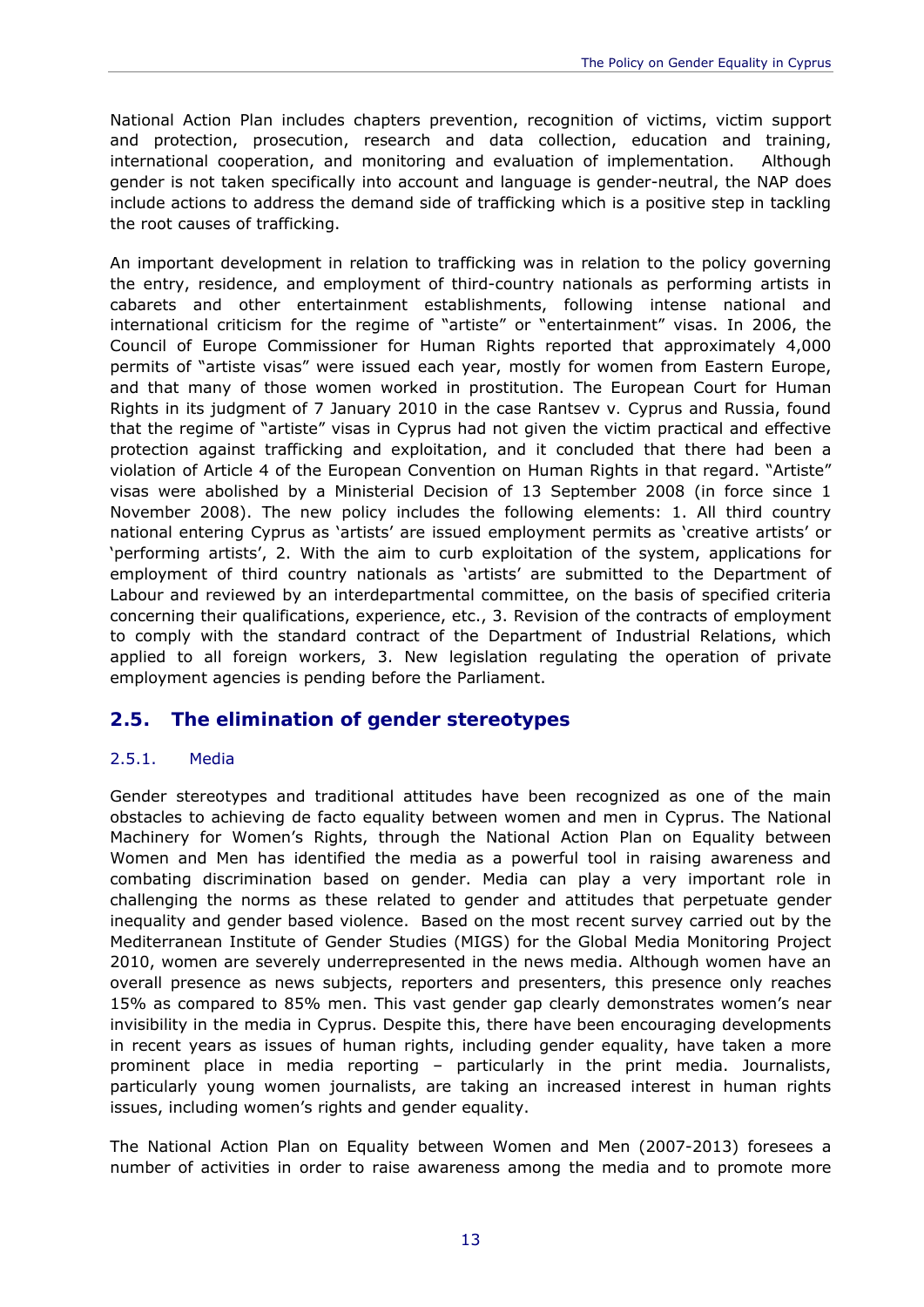gender balanced and gender sensitive reporting. The activities include inter alia training programmes for journalists and media professionals, comprehensive research on the way the Cypriot media present women, as well as the design and implementation of a Journalist Code of Ethics. The Code of Ethics is currently being drafted by the Equality Authority of the Commissioner for Administration, and is expected to be published soon.

#### <span id="page-15-0"></span>2.5.2. Education

The National Action Plan on Equality between Women and Men (2007-2013) puts particular emphasis on the elimination of stereotypes in its Chapter on Education and this is being pursued within the framework of the educational reform that is currently underway aiming at incorporating diversity, multiculturalism, and gender equality. Sex education has been incorporated in the new curriculum under the module of health education and material on violence against women and gender equality has been included.

The Health Education Program consists of the following major thematic areas: 1) personal development and empowerment 2) healthy lifestyle and safety 3) development of social self 4) creating active citizenship. Each thematic area consists of subthemes.

Family planning and sexual reproductive health is incorporated in the area "development of social self" and is taught at Pre primary school (children at the age of 5, at all levels of Primary school (pupils aged 6 – 11years old) and in Secondary School (pupils aged 12 – 16 years old) first, second and third grade of Gymnasium and first grade of Lyceum.

The NMWR has pursued a number of initiatives aiming at challenging stereotyped traditional gender roles. In particular, two projects were implemented: the first aiming at encouraging girls to pursue new career paths and the other aimed at encouraging boys to become more involved in family and private life.

#### <span id="page-15-1"></span>**2.6. Sexual and Reproductive Health and Rights**

Apart from an Action Plan by the Ministry of Health that deals with HIV/AIDS, there is no National Action Plan or Strategy that deals with Sexual and Reproductive Health. There are no national statements on how prevention/health promotion is viewed. A Health Education Committee involving government and officials and NGO representatives has been established, but is currently inactive. There are no formal policies and action plans with regard to contraception, abortion, sexuality education and SRHR services for young people.

#### <span id="page-15-2"></span>2.6.1. Abortion

The abortion law in Cyprus enacted in 1974 and amended in 1986 prohibits abortion except under specific conditions. Abortion might be allowed in cases where at least two medical doctors agree that continuation of the pregnancy would constitute a serious physiological or emotional hazard to the mother or child, including foetal malformation. The law also permits abortion in cases of rape, provided that a certificate from the appropriate police authority is presented along with a medical report, stating that the pregnancy was a result of rape and its continuance would seriously harm the social status of the pregnant woman, or her family, or both.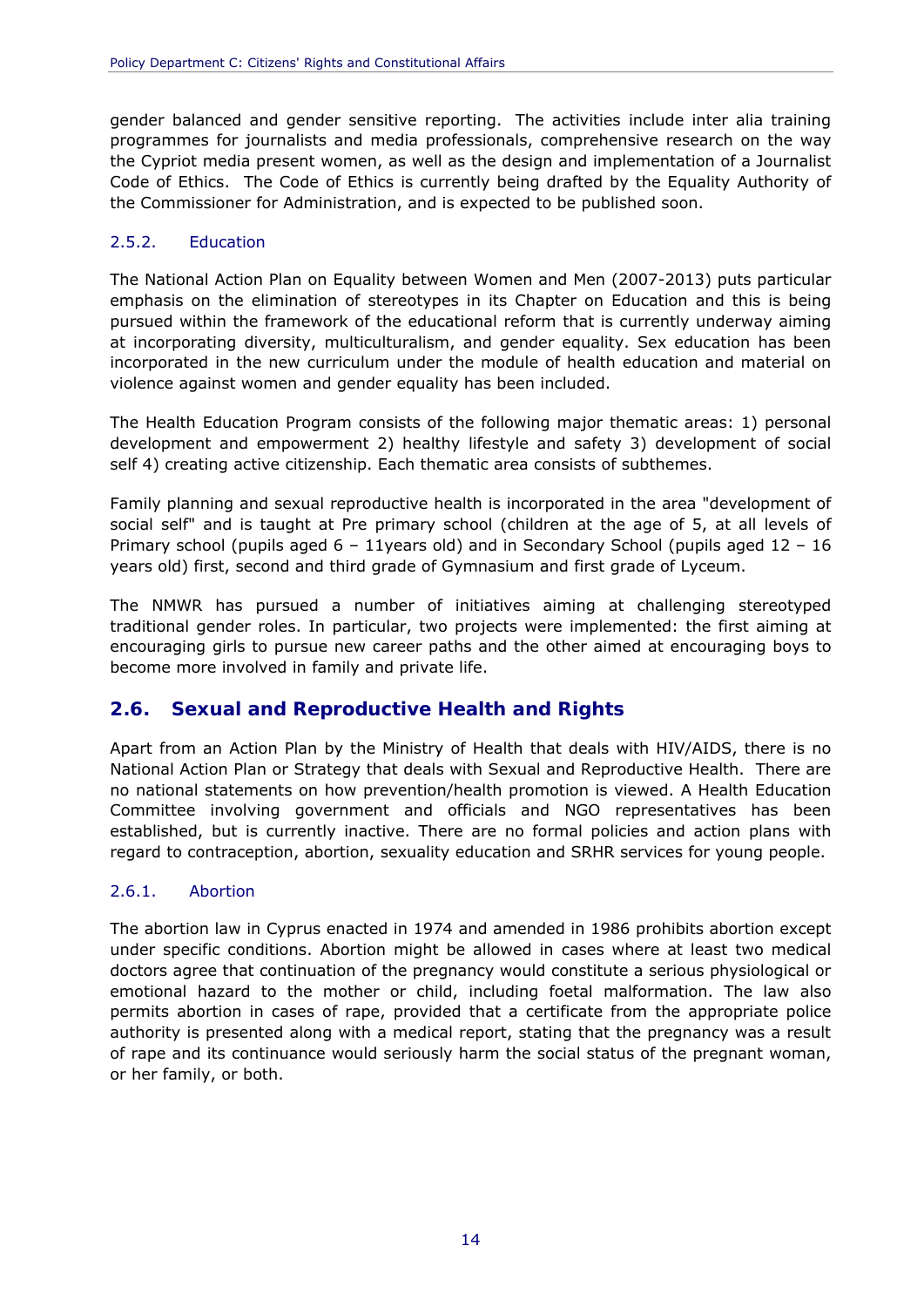#### <span id="page-16-0"></span>2.6.2. Reproductive Health and Care

The Ministry of Health offers pregnancy related services including pre and post natal care through public hospitals and maternity clinics throughout the island. Maternal and child care services are offered through health care centres. However, primary health also includes family planning, which is not offered in public hospitals. Although most legislation is not overly prohibitive over matters of reproductive health, there are strict internal regulations in public hospitals. For instance, sterilization to women is offered only under the condition that the woman is at least 30 years of age, has at least 4 children, and with written spousal consent.

Contraceptive methods available in Cyprus are limited to the male condom, few brands of combined oral contraceptives, the Intra-Uterine Device (IUD), and hormonal Intra-Uterine Systems (IUS). These are available only through private clinics, pharmacies at market prices, and at reduced prices or for free by the Cyprus Family Planning Association (CFPA). Emergency contraception is provided by pharmacies without prescription.

#### <span id="page-16-1"></span>2.6.3. Cancer Screening

The Breast Cancer Screening Programme began as a pilot programme in July 2003 in one health centre in the capital Nicosia. The programme is now implemented in all major areas of Cyprus. The programme is population-based and targets women aged 50-69 years. The programme is offered free of charge to all women regardless of whether they are illegible or not for free public health care.

There is currently no running population or non-population based public screening programme for cervical cancer in Cyprus.

## <span id="page-16-2"></span>**3. CONCLUSION**

Despite impressive changes have taken place at the legislative and institutional level with regard to gender equality, mostly due to the harmonization process with the *aquis communitaire*, challenges remain and statistical evidence demonstrate that, although on paper Cyprus' gender policies seem excellent, little has been done to actively promote these policies and generate awareness such as disseminate information to citizens relating to this new legislation or provide information and training to employers, policy makers, and decision-makers to effectively implement these measures.

From the brief overview of gender equality policy in Cyprus, the need for a comprehensive effort toward the implementation of planned gender-equality measures and to raise awareness through appropriate training and special campaigns is evident. Since little has been done to tackle the lack of gender awareness and appropriate sensitivity of those involved with the implementation of gender equality policies, we risk the policies not actually enhancing gender equality as intended.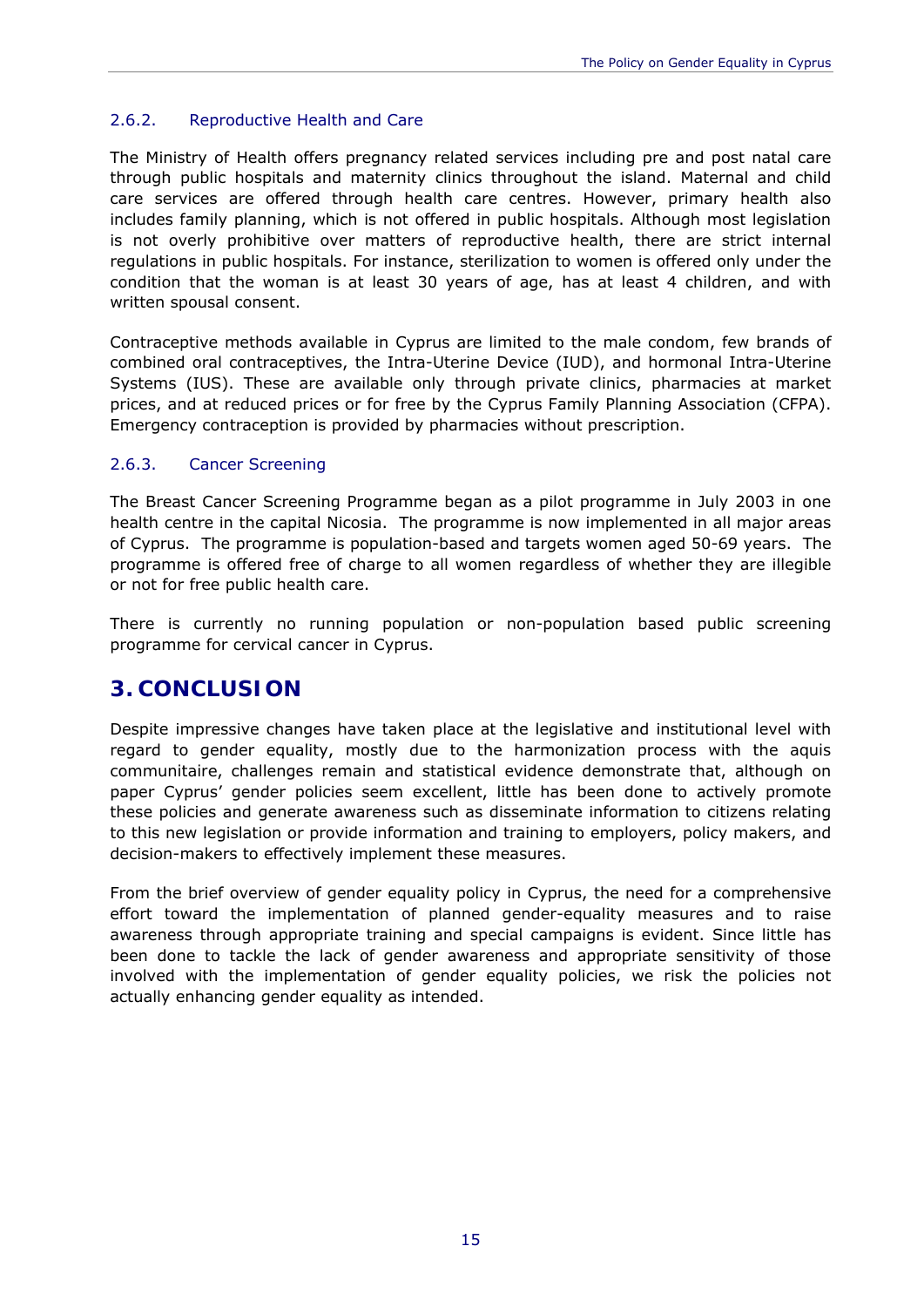# **REFERENCES**

- Council of Europe, Group of Experts against Trafficking in Human Beings (2011), Report Concerning the Implementation of the Council of Europe Convention on Action against Trafficking in Human Beings by Cyprus, First Evaluation Round.
- Cyprus National Action Plan on Combating Violence in the Family, 2010-2015 [http://www.familyviolence.gov.cy/upload/downloads/actionplan\\_2010-2015.pdf.](http://www.familyviolence.gov.cy/upload/downloads/actionplan_2010-2015.pdf)
- Cyprus National Action Plan on Equality between Men and Women, 2007-2013.
- Cyprus National Strategy Report on Social Protection and Social Inclusion 2008-2010.
- Cyprus National Report on the Implementation of the Beijing Declaration and Platform for Action and the outcome of the Twenty-third Special Session of the General Assembly, 2008.
- Cyprus Statistical Services, (2008), *The Statistical Portrait of Women in Cyprus.*
- Corsi, M. et al. (2010), Gender Mainstreaming in Active Inclusion Policies, EGGSI Synthesis Report, European Commission – Directorate-General for Employment, Social Affairs and Equal Opportunities.
- Crepaldi, C. et al. (2010), Violence against Women and the Role of Gender Equality, Social Inclusion and Health Strategies, EGGSI Synthesis Report, European Commission – Directorate-General for Employment, Social Affairs and Equal Opportunities.
- [http://www.mlsi.gov.cy/mlsi/dlr/dlr.nsf/dmlpublications\\_en/dmlpublications\\_en.](http://www.mlsi.gov.cy/mlsi/dlr/dlr.nsf/dmlpublications_en/dmlpublications_en) Legislation Guide, Department of Labour Relations, Ministry of Labour and Social Insurance,
- Mediterranean Institute of Gender Studies (2011), REACT to Domestic Violence: Building a Support System for Victims of Domestic Violence, Nicosia.
- Mediterranean Institute of Gender Studies (2007), Mapping the Realities of Trafficking in Women for Sexual Exploitation in Cyprus, Nicosia.
- Mediterranean Institute of Gender Studies (2010), Global Media Monitoring Project, National Report Cyprus, Global Media Monitoring Project (GMMP) [http://www.medinstgenderstudies.org/wp-content/uploads/GMMP-2010\\_National-](http://www.medinstgenderstudies.org/wp-content/uploads/GMMP-2010_National-Report_CY_Final.pdf)Report CY Final.pdf.
- Pavlou, S. (2005), Equal Opportunity Policies in Cyprus, Mediterranean Institute of Gender Studies.
- The Combating of Trafficking and Exploitation of Persons and the Protection of Victims Law of 2007 [N. 83(I)/2007].
- The Maternity Protection (Amendment) Law, 2008 [L.8 (I)/2008].
- The Parental Leave and Leave on Ground of Force Majeure (Amendment) Law, 2007 [L. 11(I)/2010].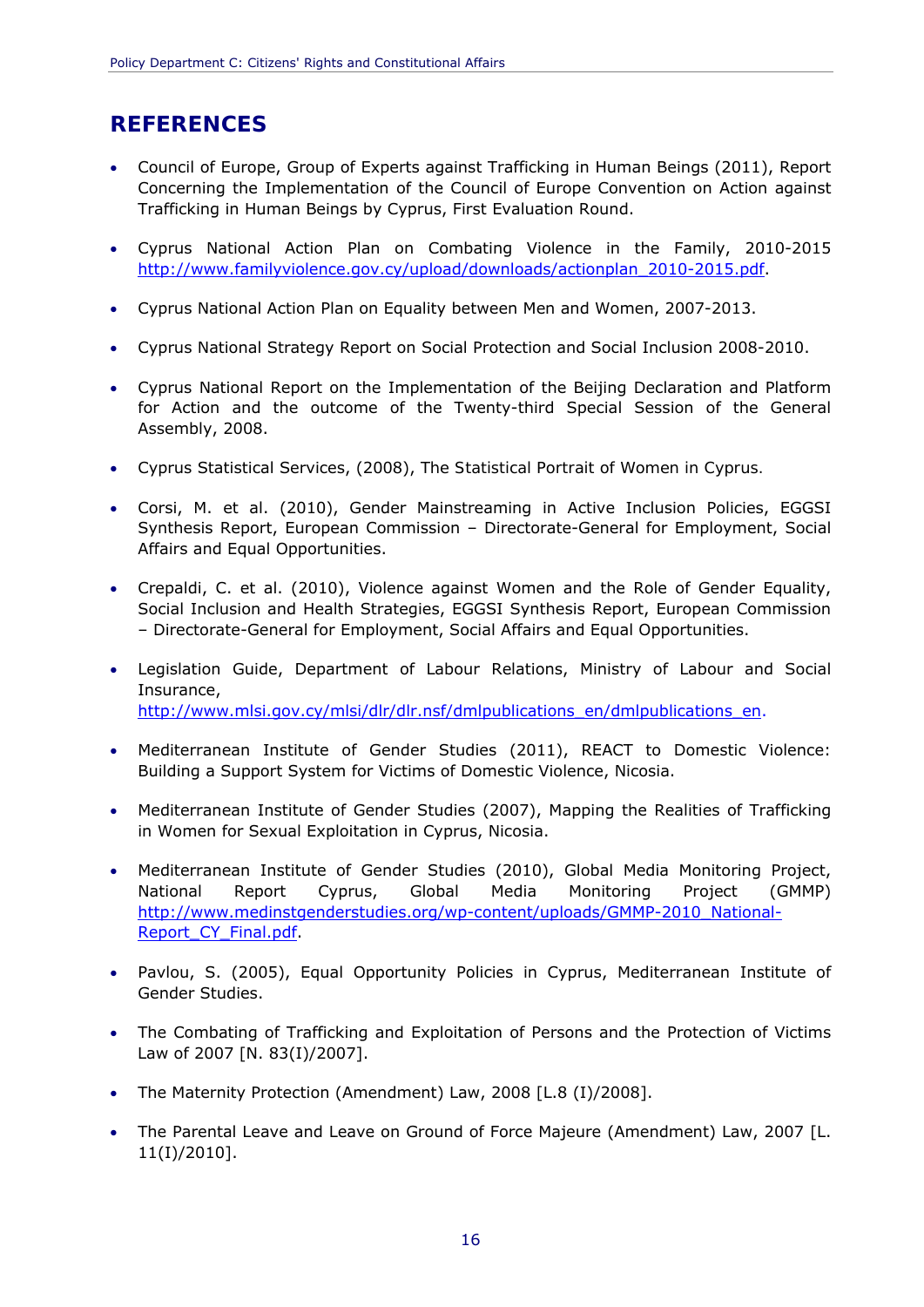- The Violence in the Family (Prevention and Protection of Victims) (Amendment) Law, 2004 [L. 242(I)/2004].
- United Nations (2011), Combined sixth and seventh periodic report of States parties, Cyprus, Committee on the Elimination of Discrimination against Women, CEDAW/C/CYP/6-7.